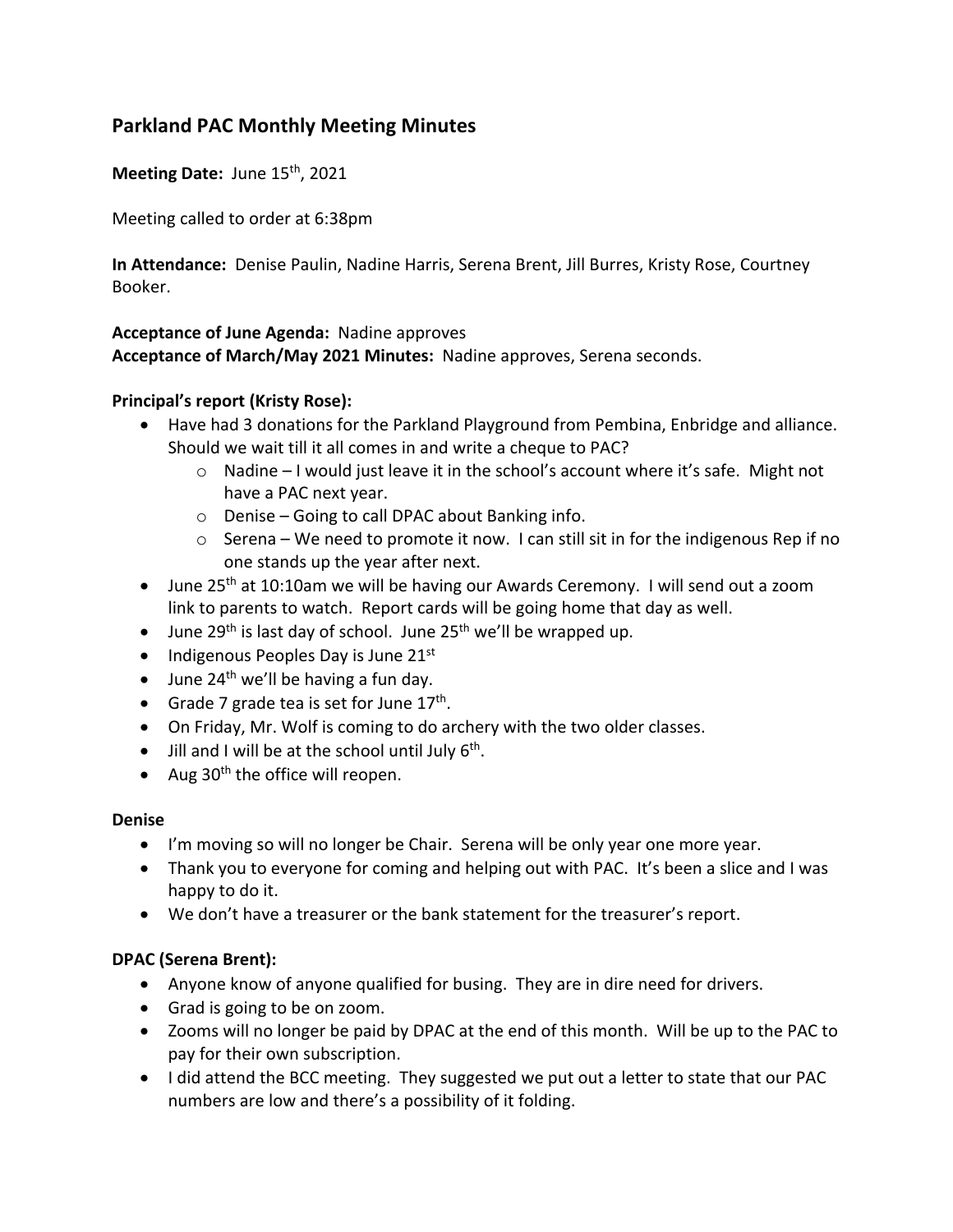- $\circ$  Denise the school runs the meal's and it runs on volunteers. It's mostly special meals, popcorn days, movie nights, grade 7 sweatshirts, busing, the gaming grant.
- $\circ$  Nadine We still supply \$500 bursary for Parkland students.
- $\circ$  Denise Will find out how long we have before the PAC will fold. Need to have the AGM by October.
- The BCC PAC Released a statement for the 215 children found. I'm extremely proud of this school district with how much knowledge that schools are giving the classrooms in Indigenous council.

### **Indigenous Ed Rep (Serena Brent):**

- We are all on Treaty 8 Territory.
- June  $21^{st}$  zoom Indigenous People's Day. They will reveal the new orange shirt. Parkland will have a little piece in there too. The grade 3/4s have a little piece on the Seven Teachings.
	- $\circ$  Courtney Orange shirts would be great to provide to the parents of Parkland.
	- $\circ$  Serena Will get more info on the new orange shirts.
- Unveiling new sign to go into the schools.

### **Old Business**

- Courtney I have a cheque from the flowers.
	- o Denise write it to the school. Can keep it together with the other PAC donations in the school's account.
- Bank changes Nadine, Denise and Stephanie are signing authorities.
	- o Serena We need to have a motion and approvals.
	- $\circ$  Serena I make a motion to remove Denise and Nadine from the bank account.
	- $\circ$  Nadine I make a motion to add Jill Burres and Serena Brent to the bank account.
	- $\circ$  Courtney I second that.
	- $\circ$  Denise all the banking info is in the school. Anna is who you want to talk to at the TD.
- Gaming grant Kara and Corey are working on it.
- Grade 7 grad hoodies We paid for 6 of them. 4 students, principal and teacher.
- Bursary went out. Denise presented it to Marley Wolf here at the school yesterday. We came down to the school to get a picture. The bursary is for students that came to Parkland for more than 4 years. Once Marley is done her registration, that's when the PAC will issue her a cheque. \$500 bursary.
- Food safe have a list of about 10 people that are willing to do it. It is \$120 each. My thought is to give food safe to 4 people.
	- $\circ$  Kristy We just need people for Friday's for preparing food. Not for the sorting of it.
	- o Denise My suggestion is to send another letter for a time commitment. Are you willing to step up once a month? We have received lots of interest. 4 spots,